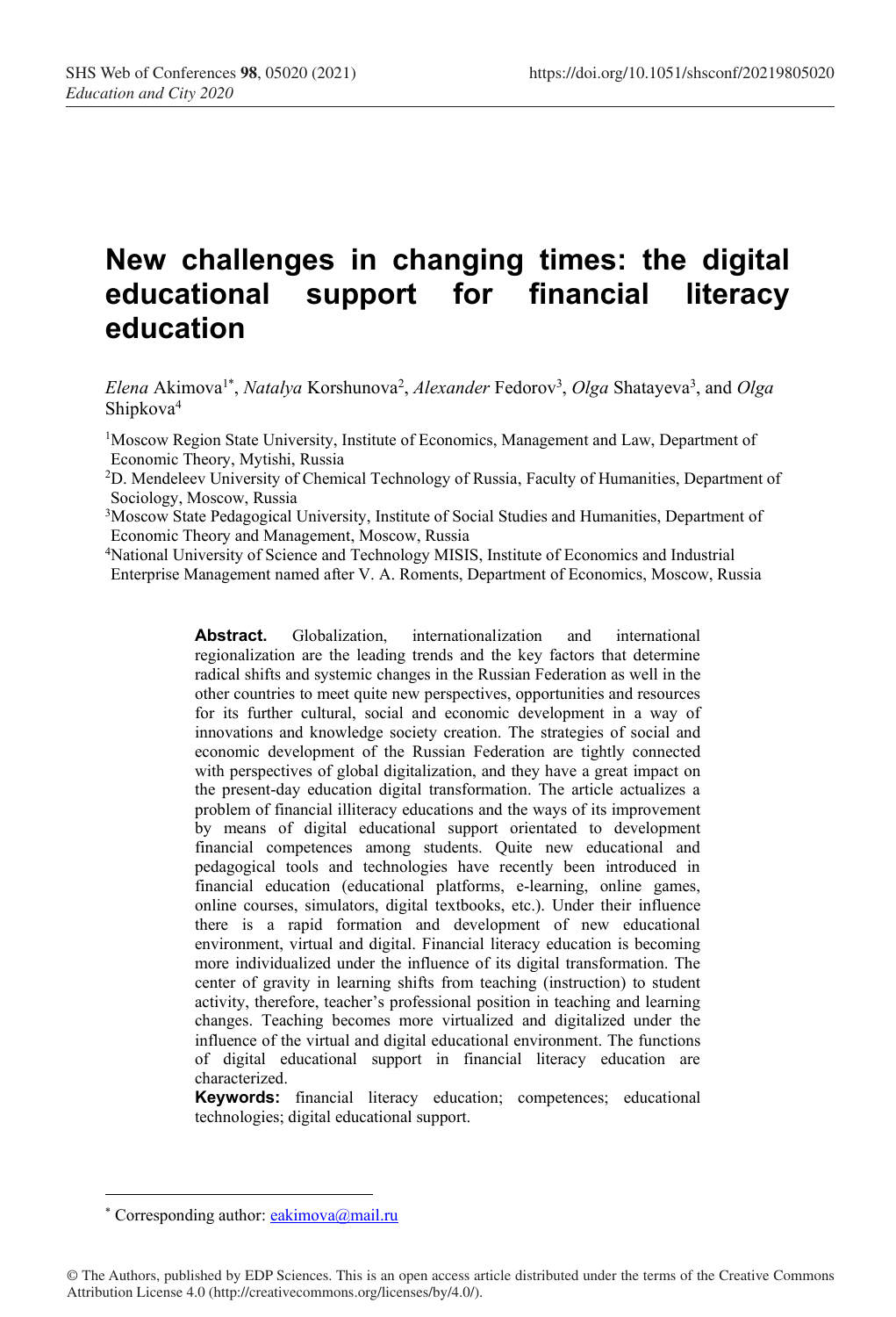# **1 Introduction**

The civilization is experiencing the influence of the greatest paradigm change in a rather inconsistent situation of social and economic instability, turbulence and uncertainty. The dynamics of deformation of traditional fundamental paradigms, concepts, social institutions and values, that has previously ensured the integrity of the socio-cultural space of human life has been increasing for the last decade [1, 2]. Effective solving the problem of financial literacy of the present-day developing consumer society is particularly actual, and it represents one of the most significant challenges for education nowadays [3-6]. It has become a global problem. The analysis of the educational and pedagogical experience of educational organizations in the United States, Great Britain, Germany, France, Russia and in the other countries proves the fact that the digital educational support can be seen as an effective instrument for improving financial literacy education it due to its specific resources and opportunities (informational, educational, pedagogical, communicative and media) [7-10].

All of the above mentioned actualizes the problem of the digital educational support of financial literacy education.

#### **1.1 Problem statement**

In the scientific literature, there are many approaches to defining the category of "personal financial literacy" [11, 12]. We share the point of view of those researchers who define it as "the ability to read, analyze, manage, and communicate about the personal financial conditions that affect material well-being. It includes the ability to discern financial choices, discuss money and financial issues without (or despite) discomfort, plan for the future, and respond competently to life events that affect everyday financial decisions, including events in the general economy" [13]. This definition is quite close to that given by the OECD [14-16].

#### **1.2 Research questions and purpose of the study**

In this study our main question was formulated in the following way, "What do digital competences mean and what are the main the main digital educational support in the process of their development?"

# **2 Materials and methods**

The study included: (a) an analysis of the present day state policy of the Russian Federation in development of digitalization of national economy as well as the state policy of the Russian Federation in Education and, particularly, in financial literacy education (legislation, national initiatives, strategies, action plans, target programs and national project, etc., connected with aspects mentioned above); (b) an analysis of the content of financial literacy education at universities; (c) approbation of the technology of digital educational support in financial literacy education of university students; (d) data collection, data analysis and interpretation; analytic framework and modelling.

## **3 Results**

1.Due to the new paradigm of the civilization development, education is integrating with culture actively. That also concerns to a digital culture. In this aspect, education is to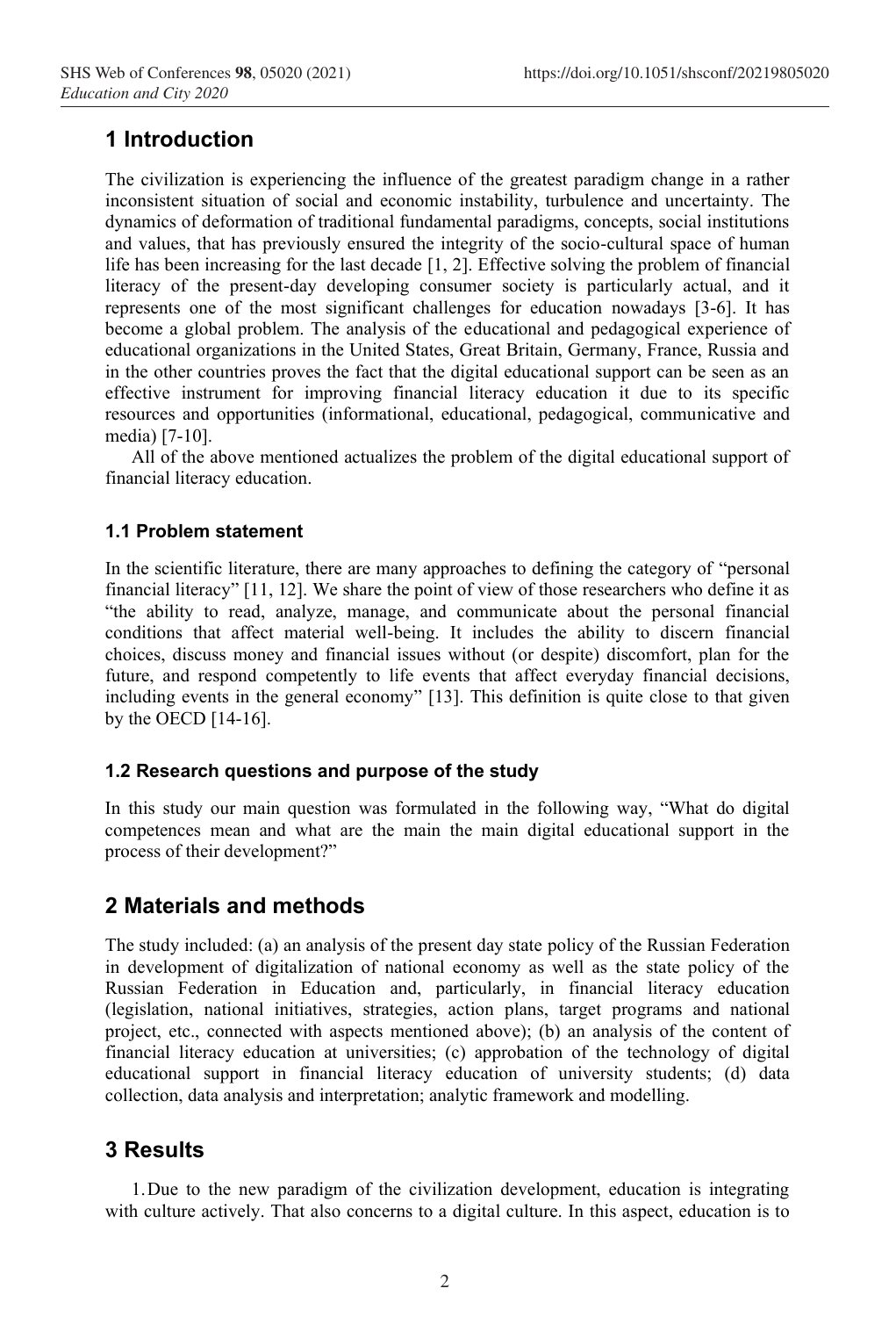fulfil quite new functions, such as: (a) facilitation and stimulation of "inner forces" of an individuality (interests, values, meanings, orientations demands and motives of cognitive activity and social practices) in a situation of an educational alternative and an educational choice; (b) development and support of an individualized educational environment to assist an individuality to construct and to implement his own unique educational route; (c) joint creation of new ways of social and pedagogical interaction realized on the basis of the wider repertoire of educational and pedagogical discourses (individualization, differentiation and personalization). In the long run, the mission of the present-day education is focused on the development of skills and competencies of the 21st century.

2.The Priority National Project "Education" (2019-2024) plays a special role in the process of digital transformation of education. It consists of several subprojects, but the subprojects "The Modern School", "The Digital Educational Environment" and "The Teacher for the Future" fulfil the functions of the main strategies of development of national system of education tightly connected with the systemic process of digital transformation of the Russian society and economics.

In the long run, the new strategies of education in the Russian Federation for the 21st century are tightly connected with the perspectives of: (a) virtual and digital schools and universities; (b) virtual and digital educational environment; (c) new ways of educational and pedagogical interaction that determine quite new technologies, methods and tools of teaching and learning on the bases of the individualized educational process with individual teaching and learning trajectories; (c) new actors of the educational process (including "digital" teachers and "digital" students). At the same time, at about 4 of 10 teachers in the USA and in Russia say their educational institutions are "behind the curve". 75% of teachers in the USA and some 92% of teacher in Russia believe that digital learning content will totally replace printed textbooks within the next 10 years (and this is one of the outcomes of effective implementation of the "Russian Digital School" project recently). [17, 18].

3.The Strategy of improvement of financial literacy of the citizens of Russian Federation was approved by the Government of Russian Federation on September, 25, 2017. According to the Strategy, financial literacy is meant as the result of the process of financial education, which is defined as a combination of awareness, knowledge, skills, and behavioral patterns required for decision-making successful financial decisions and ultimately to achieve financial well-being. Financial education is defined as a process, by which one financial services consumers (investors) improve their understanding financial products, concepts, and risks, and using information, they develop their skills and raise awareness about financial risks and opportunities, make an informed choice in relation to financial products and services, they know where to apply for help, as well as take other effective measures to improve your financial situation.

4.Since 2012 the Central Bank of Russian Federation in partnership with universities leads a system work to develop and implement educational models of financial literacy education. Methodological and resource centres for financial literacy education were founded in Moscow State University, Moscow High School of Economics and in Moscow Pedagogical State University in 2017-2019.

5.As it is stated in the G20/OECD INFE "Core Competences Framework on Financial Literacy for Adults", "the term 'core competencies' as one of the main goals of financial literacy education support and its result refers to the aspects of knowledge, behaviours and attitudes that form the basis of sound financial decisions; they are considered to be the main, or primary financial literacy competencies that could benefit an individual. It is anticipated that a combination of these core competencies, based on personal needs and the cultural and economic context, will enable an individual to maintain or improve financial well-being throughout life" [15, p. 6].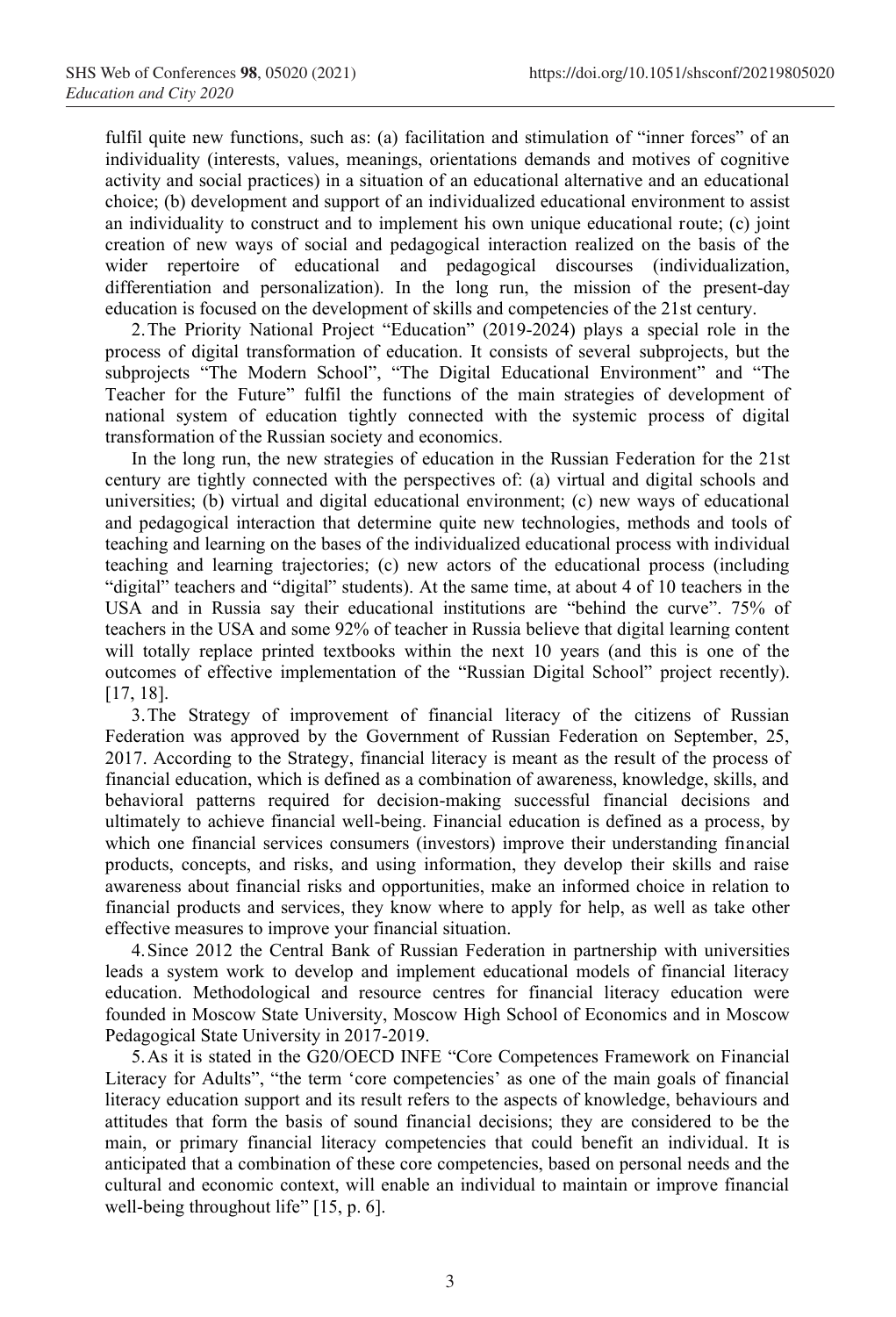6.It is quite evident that financial competences refer to a range of different abilities. They are represented by various combinations of different ways of behavior, expertise, know-how, work habits and skills, character traits, dispositions and critical understandings. Researchers state the fact that digital skills and financial competencies are interconnected. They are broadly complementary. They need to be developed and refined over time according to individual and professional circumstances.

7.The vision of the digital educational support of financial literacy education consists of four basic elements tightly connected with each other: (a) educational community; (b) individualized and personal educational environments; (c) individualized coaching; (d) LMS and LCMS as automatic systems of management of learning and its content.

No wonder, that the same concerns the image of students and teachers in the digital educational environment–they are also becoming "digital". In the nearest future the digital educational support based on educational platforms will bring quite new educational opportunities: artificial intelligence and virtual reality, chatbots and gamification, cloud computing and social media will change the image of the traditional classroom educational environment and, as a whole, the infrastructure of education making it digital (the digital content, mass distribution and personalized learning) [19, p. 13].

## **4 Conclusion**

The analysis of the problem of digital educational support in financial literacy education allows us to conclude that despite the fact that teachers are aware of the importance of teaching digital transformation in the future and their professional deficits at present, the vast majority of them are not yet ready to fully accept innovations. At the same time they are trying to find more adequate ways, methods and technologies to implement them in the educational process at the lessons of financial literacy. They are: digital educational materials (electronic textbooks and manuals for students, video, mass media, calculators), new social and teaching media, Internet meetings for brainstorming and co-working, eportfolio, video conferences, Internet financial practice, digital project activity, etc.

The results of the study were used in design and implementation of a new digital educational course on Financial Literacy for students in the Moscow Pedagogical State University, Moscow Region State University, National University of Science and Technology MISIS and in the Russian University of Chemical Technology named after D.I. Mendeleev. A joint digital educational resource on the basis of the Moodle educational platform was created and implemented into the educational process. Its usage in the digital support of financial literacy education was quite effective. Special recommendations and manuals for teachers were prepared to assist them to provide the technology of support more effective.

## **References**

- 1. V. Stepin, Chelovek. Deiatelnost. Kultura [Person. Activity. Culture] (Saint-Petersburg University of Humanities and Social Sciences, Saint-Petersburg, 2018)
- 2. V. Lektorskiy, Chelovek I Kultura [Person and Culture] (Saint-Petersburg University of Humanities and Social Sciences, Saint-Petersburg, 2018)
- 3. Agency of Strategic Initiatives, Skolkovo Innovation Center, Atlas of New Professions 2030 (2015). Accessed on: December 16, 2020. [Online]. Available: http://atlas100.ru/about/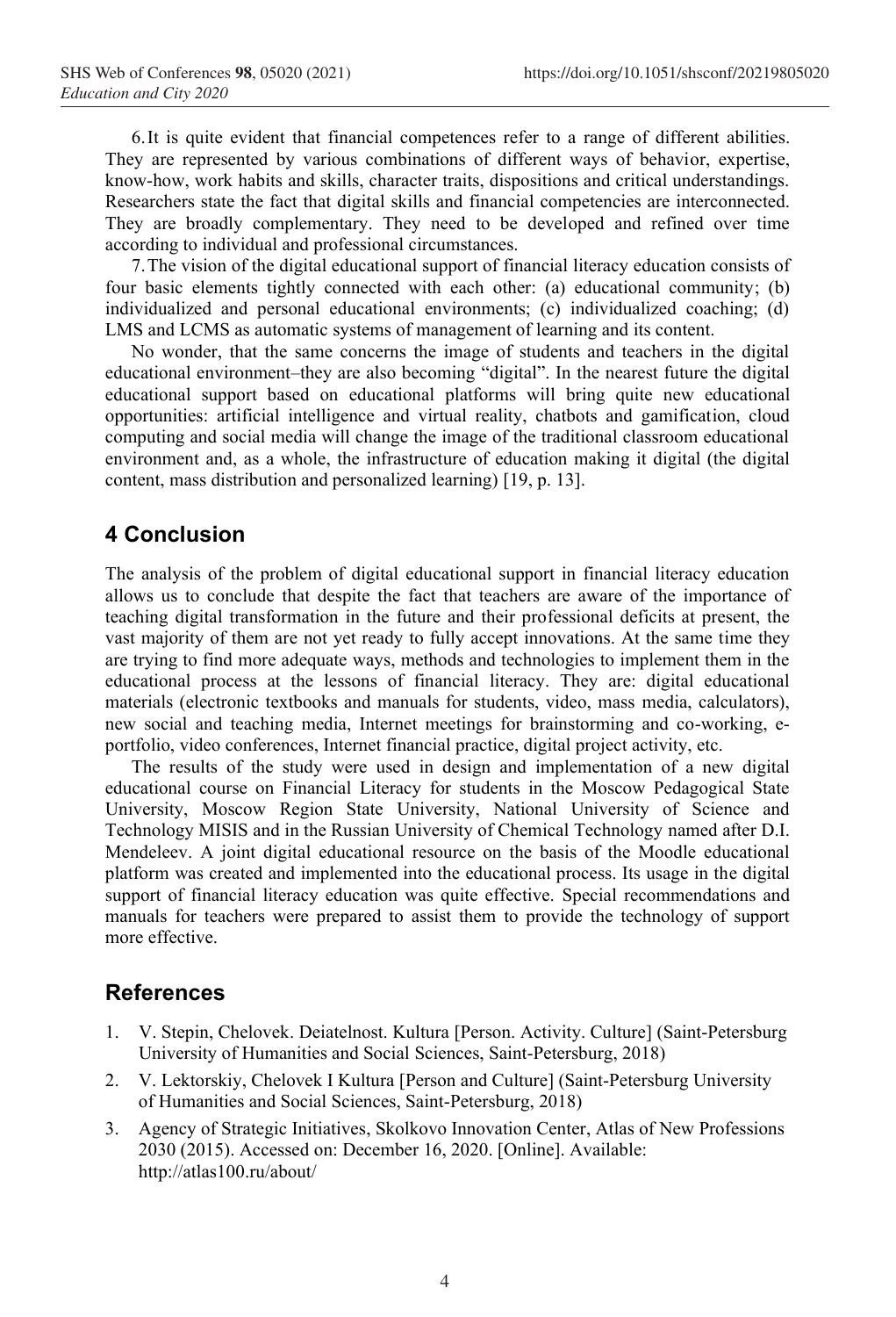- 4. C. Redecker, European Framework for Digital Competence of Educators: DigCompEdu (Publication office of the European Union, Luxemburg, 2017). http://dx.doi.org/10.2760/159770
- 5. C.H. Reschke, S. Kraus, Evolut Inst Econ Rev, **5(2)**, 259–278 (2009). https://doi.org/10.14441/eier.5.259
- 6. I.D. Froumin, M.S. Dobryakova, K.A. Barannikov, I.M. Remorenko, Key competences and new literacy: from slogans to school reality. Modern education analytics, **19**, (Institute of Education of Higher School of Economics, Moscow, 2018)
- 7. D.J. Loveless, P.M. Sullivan, Deconstructing the education-industrial complex in the digital age (IGI Global, Hershey, PA, 2017)
- 8. D. Newman, Top 6 Digital Transformation Trends in Education (2017). Accessed on: December 16, 2020. [Online]. Available: https://www.forbes.com/sites/danielnewman/2017/07/18/top-6-digital-transformationtrends-in-education/#12cf69812a9a.
- 9. European Commission, 2nd Survey of Schools: ICT in Education (2019). Accessed on: December 16, 2020. [Online]. Available: https://ec.europa.eu/digital-singlemarket/en/news/2nd-survey-schools-ict-education
- 10. Broadband Commission for Sustainable Development, Working Group on Education, Digital skills for life and work (UNESCO, Paris, 2017). Accessed on: December 16, 2020. [Online]. Available: http://d-russia.ru/wp-content/uploads/2017/10/Digital-skillsfor-life-and-work\_259013e.pdf
- 11. S. Greiff, S. Wüstenberg, B. Csapó, A. Demetriou, J. Hautamäki, A.C. Graesser, R. Martin, Educational Research Review, **12**, 74–83 (2014). http://dx.doi.org/10.1016/j.edurev.2014.10.002
- 12. T. Barkatsas, A. Bertram (Eds.), Global learning in the 21st century (Sense Publishers, Boston, MA, 2016)
- 13. L.A. Vitt, C. Anderson, J. Kent, D.M. Lyter, J.K. Siegenthaler, J. Ward, Personal Finance and the Rush to Competence: Financial Literacy education in the U.S. A National Field Study Commissioned and Supported by the Fannie Mae Foundation (Institute for Socio-Financial Studies, Middleburg, Virginia, 2000)
- 14. OECD, Financial Education in Europe (OECD Publishing, Paris, 2016a). http://dx.doi.org/10.1787/9789264254855-en
- 15. OECD, G20/OECD INFE Core Competencies framework on Financial Literacy or Adults (OECD Publishing, Paris, 2016b). Accessed on: December 16, 2020. [Online]. Available: http://www.oecd.org/finance/Core-Competencies-Framework-Adults.pdf
- 16. OECD, Global competency for an inclusive world (OECD Publishing, Paris, 2016c). Accessed on: December 16, 2020. [Online]. Available: https://www.oecd.org/education/Global-competency-for-aninclusive-world.pdf
- 17. Deloitte, 2016 Digital Education Survey "After the bell rings: expanding the classroom". Emerging trends in digital education technology devices and materials (Deloitte Development LLC, New York, 2016). Accessed on: December 16, 2020. [Online]. Available: https://www2.deloitte.com/content/dam/Deloitte/us/Documents/technology-mediatelecommunications/us-tmt-digital-education-survey.pdf
- 18. M.S. Dobryakova, O.V. Yurchenko, E.G. Novikova, Developing 21st century skills in russian schools:teachers' and parents' views, Modern education analytics, **21(4)** (Institute of Education of Higher School of Economics, Moscow, 2018). Accessed on: